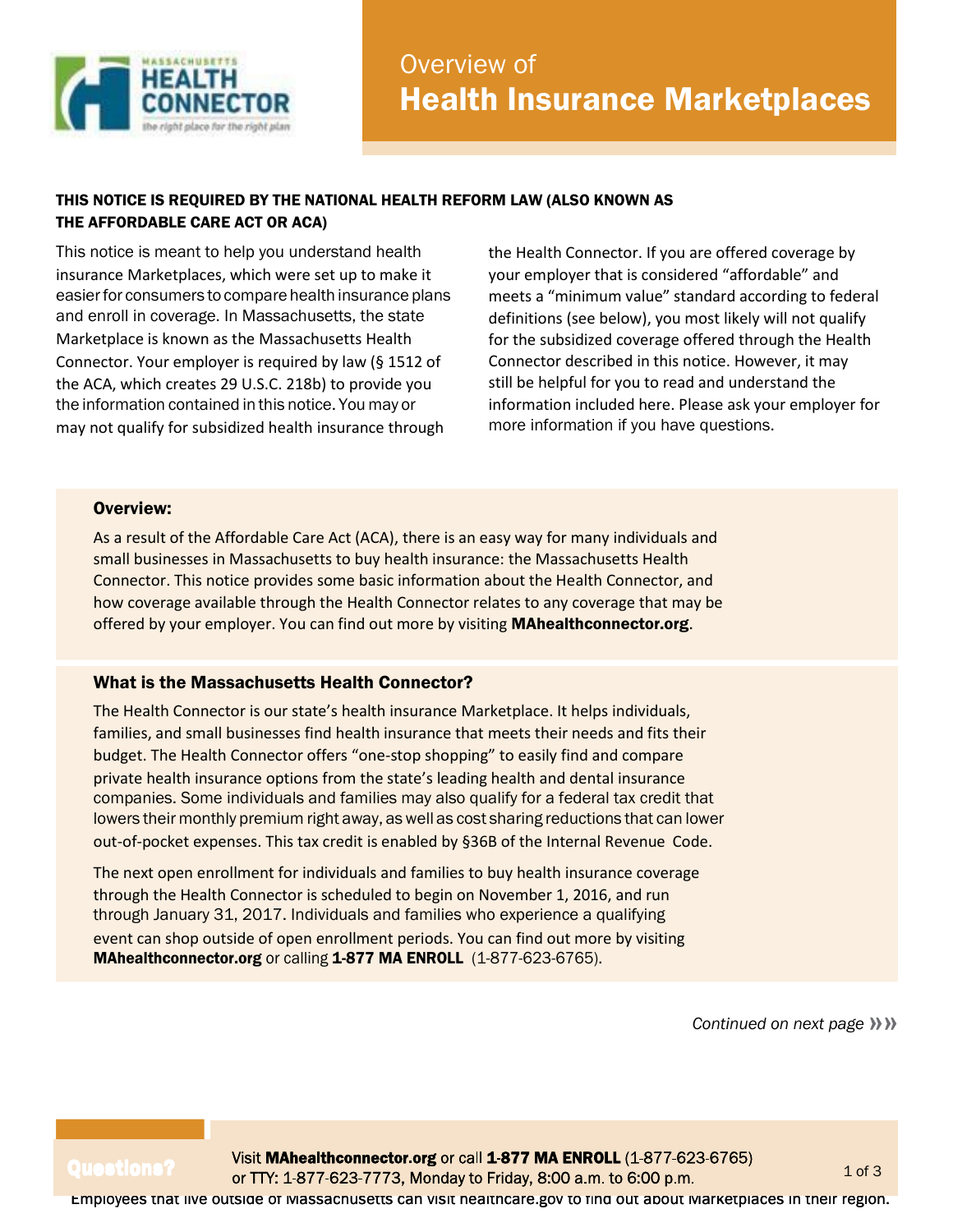# Can I qualify for federal and state assistance that reduces my health insurance premiums and out-of-pocket expenses through the Health Connector?

Depending on your income, you may qualify for federal and/or state tax credits and other subsidies that reduce your premiums and lower your out-of-pocket expenses if you shop through the Health Connector. You can find out more about the income criteria for qualifying for these subsidies by visiting **[MAhealthconnector.org](http://mahealthconnector.org/)** or calling 1-877 MA ENROLL (1-877-623-6765).

# Does access to employer-sponsored coverage affect my eligibility for help paying for coverage through the Health Connector?

An offer of health coverage from your employer could affect your eligibility for subsidies through the Health Connector. If your income meets the eligibility criteria, you will qualify for subsidies through the Health Connector if:

- Your employer does not offer coverage to you, or
- Your employer does offer you coverage, **but:** 
	- <sup>X</sup>Your employer's offer of coverage for just you (not including other family members) would require you to spend more than the following percentage(s) of your household income:

| Is your employer's individual health insurance coverage affordable? |                                  |
|---------------------------------------------------------------------|----------------------------------|
| Coverage for 2016                                                   | <b>9.66%</b> of household income |
| Coverage for 2017                                                   | <b>9.69%</b> of household income |

#### *or*

<sup>X</sup>The coverage your employer provides does not meet the "minimum value" standard set by federal law (which saysthat the plan offered hasto cover at least 60 percent of total allowed costs).

If you have coverage through your employer but are interested in shopping through the Health Connector, be sure to check with your employer on the rules around how and when you can disenroll from your employer's group coverage. If you purchase a health plan through the Health Connector instead of accepting health coverage offered by your employer, please note that you will lose the employer contribution (if any) for your health insurance. Also, the amount that you and your employer contribute to your employer-sponsored health insurance is often excluded from federal and state income taxes.

**Please note:** You can find the most up to date percentages used to calculate affordability here: [www.mahealthconnector.org/esi-affordability-calculator](http://www.mahealthconnector.org/esi-affordability-calculator).

**Continued on next page >>>>>>>>>>>>>>>>>>>>>>>>>>>>>>>>** 

Visit MAhealthconnector.org or call 1-877 MAENROLL (1-877-623-6765) **Questions?** or TTY: 1-877-623-7773, Monday to Friday, 8:00 a.m. to 6:00 p.m.  $2 \text{ of } 3$ 

Employees that live outside of Massachusetts can visit healthcare.gov to find out about Marketplaces in their region.